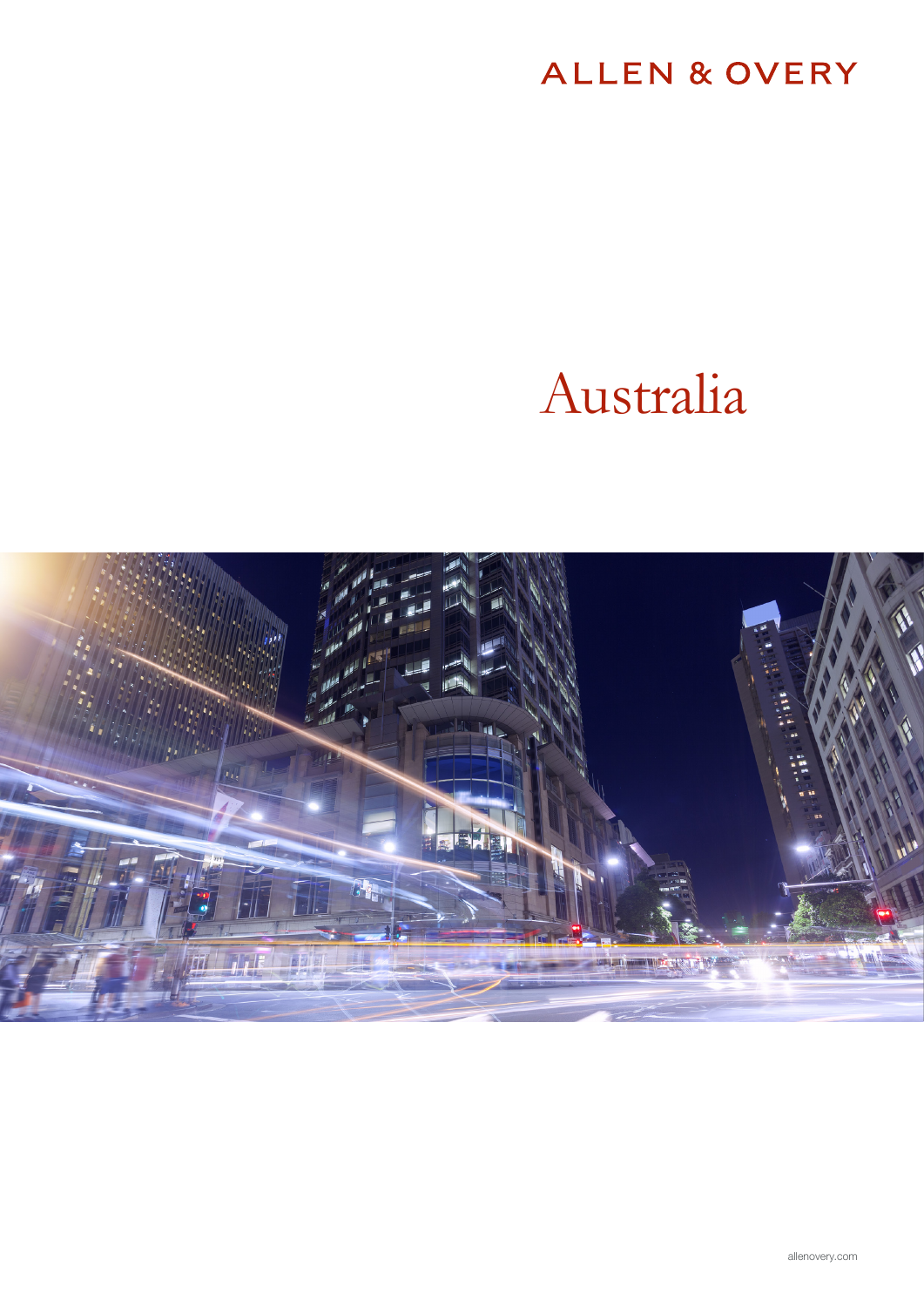## A&O in Australia



At Allen & Overy, we advise on our clients most strategically important business decisions. With a track record of advising on complex, Australian and cross-border matters for market leading organisations, we are able to offer you the best of both worlds: the expertise and resources of a global elite law practice coupled with seasoned practitioners with Australian and international experience, particularly in the Asia-Pacific region. We bring you peace of mind knowing you are in safe hands.

We focus on innovative and expert legal solutions across a broad range of areas: mergers and acquisitions; private equity; capital markets; regulatory and funds; anti-trust/competition; litigation and dispute resolution; banking and finance; infrastructure and projects; energy and resources; communications, outsourcing and technology and tax.

As an extension of your team, we bring commitment, industry know-how, plus the latest legal developments in any market around the world to you.

## International Law Firm of the Year 2020

IFLR Asia Pacific Awards 2020

## Syndicated Loan Law Firm of the Year – APLMA 9th Asia Pacific

Syndicated Loan Market Awards 2020

2021 "Law firm of the Year": Project Finance and Development Practice Best Lawyers 2021 Edition

Cross-border M&A Legal Adviser of the Year

Mergermarket Australia M&A Awards 2020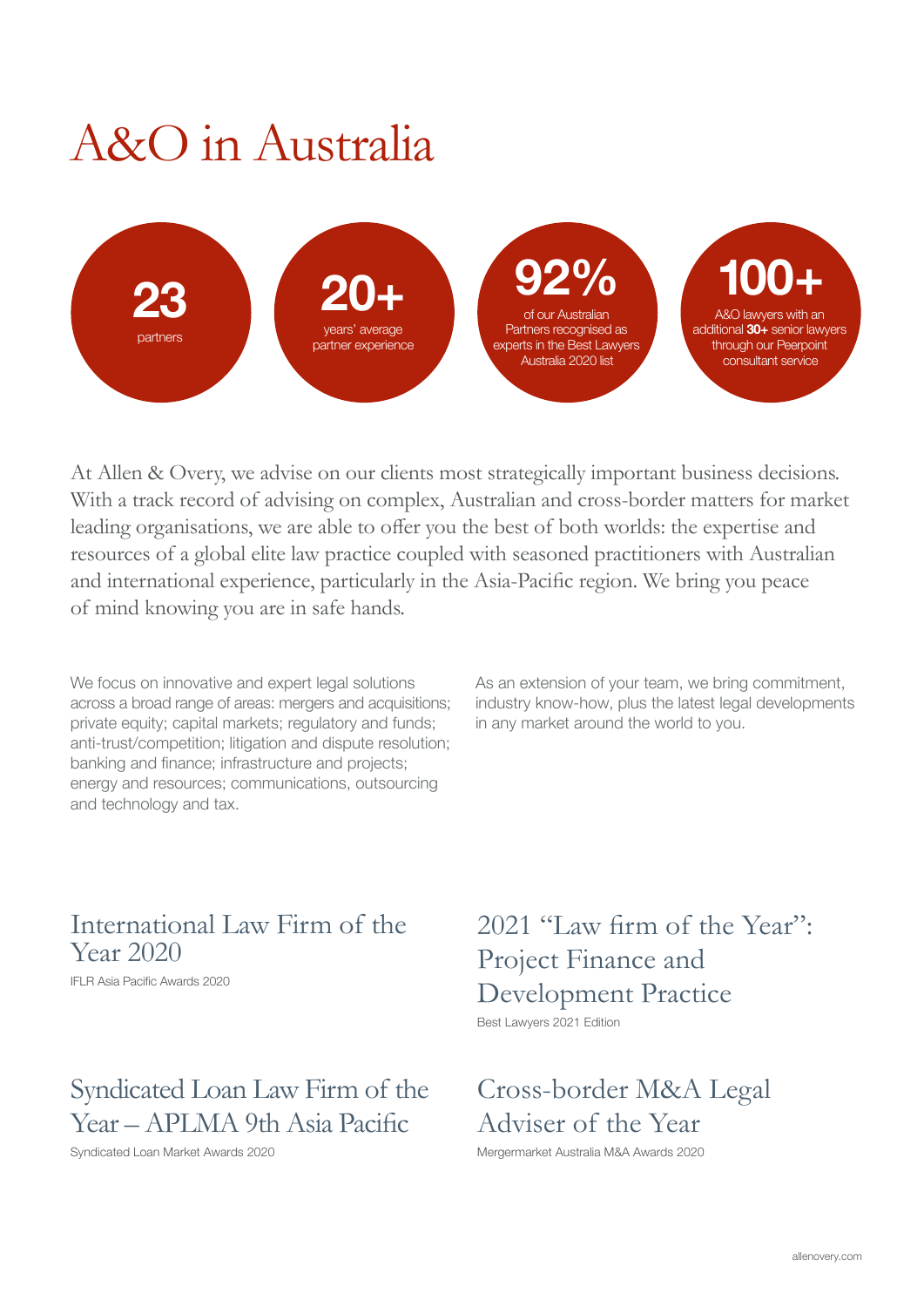## Our experience

### Banking

#### FORTESCUE METALS GROUP

on a USD1.4bn term loan facility with ANZ Banking Group and Industrial and Commercial Bank of China as arrangers, ANZ Banking Group as facility agent and a syndicate of ten Chinese and other international and domestic banks, and the USD1.025m amendment and extension of a USD252m syndicated revolving facility.

#### THE LENDERS

on a USD1.1bn syndicated secured revolving borrowing base facility for a Macquarie Bank to support their commodities business.

#### THE LENDERS

on an AUD1.7bn syndicated facility agreement to Vodafone Hutchinson Finance.

#### THE LENDERS

on a USD5.25bn revolving credit facility for BHP Group.

#### QANTAS AIRWAYS

in connection with the EXIM guaranteed financing of three Boeing 787 aircraft financed by J.P. Morgan.

#### CIMIC GROUP

and its subsidiaries and its joint ventures in connection with its receivables finance and supply chain finance programs with various banks and financial institutions across Australia, New Zealand, Indonesia, Singapore and Hong Kong.

"The team stands out, quite simply, for the commercial perspective offered by the team combined with the ability to marry solid legal advice with a pragmatic understanding of the commercial drivers."

Legal 500 Asia Pacific 2021 (Banking & Finance:Australia)

ASAHI

on its AUD16bn acquisition of Carlton & United Breweries, the Australian arm of Anheuser-Busch InBev.

#### EG GROUP

on its AUD1.725bn acquisition of the Woolworths Petrol Business from Woolworths Group.

#### PEXA-AUSTRALIA'S ONLINE PROPERTY EXCHANGE NETWORK

on its dual-track process and subsequent trade sale for AUD1.62bn.

#### MACQUARIE INFRASTRUCTURE AND REAL ASSETS AND THE PUBLIC SECTOR PENSION INVESTMENT BOARD

on the AUD1.6bn acquisition of the 40 year concession to operate South Australia's Land Services Group.

#### CHOW TAI FOOK ENTERPRISES

on its reported AUD4bn plus acquisition of Alinta Energy.

#### GO-JEK

on its recent high profile funding and on numerous other matters including its investments by various investors and acquisitions of various target companies.

#### TOTAL SA

on its 50:50 joint venture with the Adani Group in relation to certain liquefied natural gas assets in India and the establishment of a co-branded retail network of 1,500 service stations and a gas/LNG marketing business across India.

#### EFG INTERNATIONAL

the global private banking group headquartered in Zurich, Switzerland on its acquisition of 51% of the issued shares in Shaw and Partners, the Australian investment and wealth management advisory firm.

### Corporate/M&A Dispute resolution

#### A GLOBAL INVESTMENT BANK

in relation to its response to the Australian Royal Commission into Misconduct in the Banking, Superannuation & Financial Services Industry.

#### LANCO INFRATECH

on an AUD150m dispute concerning the proper construction of certain letters of credit and on a misleading and deceptive conduct claim in relation to the sales process for the Griffin Coal Mining. The claimed damages exceeded AUD150m.

#### A NATIONAL SPORTING FEDERATION

in relation to high profile allegations of corruption within the sport's global governing body.

#### A MULTINATIONAL OIL AND GAS COMPANY

on a significant dispute regarding operational and maintenance defects on an FPSO, which is to be resolved by ICC arbitration.

#### RECKITT BENCKISER

in a class action brought by purchasers of RB's Nurofen Specific Pain Range Product claiming in excess of AUD100m.

The fact that this team is backed by "key individuals located in offices throughout the world," enabling it "to properly resource and manage larger disputes," is noted by more than one interviewee. One source particularly emphasises that "seamless coordination between the Australian and the international offices" represents "a truly united legal front."

Chambers Asia Pacific 2021 (Australia – Dispute Resolution)

"As always, A&O's work is incredibly thorough, well planned and resourced appropriately, ensuring that the corporate always feels that 'no stone is left unturned'." M&A, IFLR1000 Asia Pacific, 2020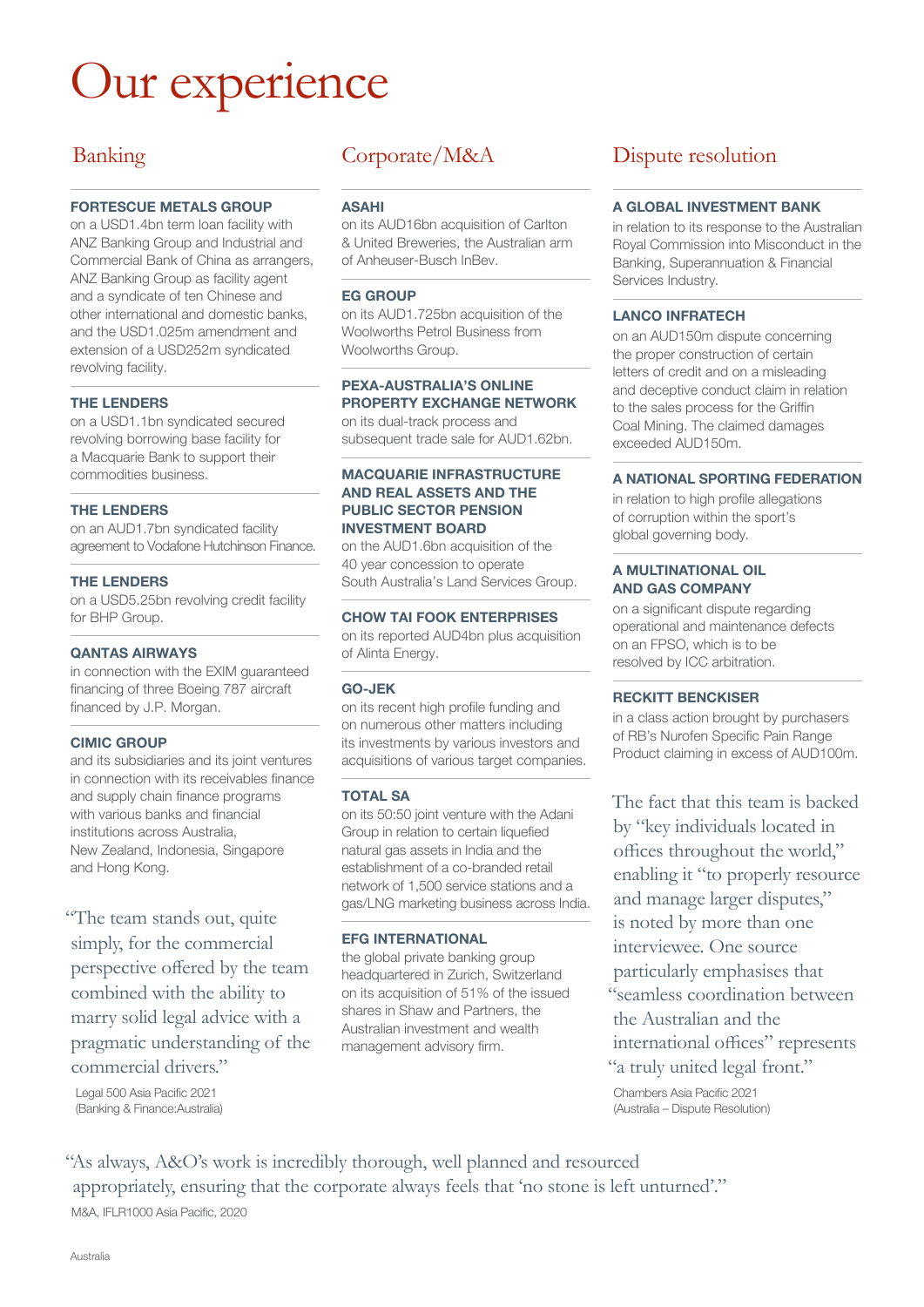### Project Finance

#### KFW, IPEX-BANK AND NAIF

in relation to a AUD134m multi tranche project financing facility to Kalium Lakes for the development of its Beyondie SOP Project, a greenfield 90ktpa Sulphate of potash mine, together with associated infrastructure, including a power plant, gas pipeline, airstrip and accommodation facility, located in the East Pilbara region of Western Australia. This was a fully secured project financing with export credit agency cover from Euler Hermes and included intercreditor arrangements with the lenders to an associated infrastructure company.

#### PALISADE INVESTMENT PARTNERS

on its acquisition of the Snowtown 2 Wind Farm, one of Australia's largest wind farms, located in South Australia, from vendor Tilt Renewables for a reported total enterprise value of AUD1.07bn.

#### THE FINANCIERS

to a confidential sponsor on its bid for the Suburban Roads Upgrade PPP project in Victoria (ongoing and confidential).

#### **FLUENCE ENERGY**

on its participation in a consortium appointed to supply and install one of the first utility scale (30 MW/30 MWh), grid-connected lithium-ion batteries in Victoria, Australia. The project was developed through the Victorian Government's Energy Storage Initiative and partly funded by the Victorian Government and the Australian Renewable Energy Agency (ARENA).

#### EMR CAPITAL AND ADARO CAPITAL

on the financing of the AUD1.15bn acquisition of Rio Tinto's Kestrel coal mine in Queensland, Australia. The financing included a senior facility, mezzanine facility, shareholder financing and a bridge to bond facility.

#### THE FINANCIERS AND EXPORT CREDIT AGENCIES

on the funding of the USD7.2bn Roy Hill iron ore mine and port and rail project, the world's largest project financing in the mining sector.

### DCM/securitisation

#### ING BANK AUSTRALIA

on the establishment of its AUD7.5bn covered bond programme, and its inaugural AUD1bn issuance.

#### ASPIAL CORPORATION AND WORLD CLASS LAND

on an AUD135m issuance of notes ultimately backed by receivables owing under pre-sale contracts for apartments being built by World Class Land in Melbourne. This is a first of its kind transaction in the Australian market and is indicative of the tightening availability of bank funding for Australian residential apartment development.

#### PORT OF MELBOURNE

on the partial refinancing of its acquisition facilities on the USPP offering of USD1,080m and AUD335m of guaranteed senior secured notes and the establishment of an AUD3bn Secured Guaranteed EMTN/AMTN Programme and issue of AUD550m 3.90% Secured Guaranteed Notes due 2025.

#### MACQUARIE LEASING

on its SMART ABS Series 2016-2 U.S. Trust transaction, the first public securitisation by an Australian issuer into the U.S. since implementation of the revised Regulation AB (Reg AB II) requirements.

#### DBS KANGAROO COVERED BONDS

advising the managers as to matters of Australian law in connection with the inclusion of AUD Kangaroo covered bond issuance capabilities and various AUD trades by DBS Bank under its existing USD10bn Global Covered Bond Programme.

High quality work and advice that was provided in a commercial and timely manner. It's great to have an Australian firm with access to the UK/EU and other jurisdictions."

Capital markets – Structured finance and securitisation, IFLR1000 Asia Pacific, 2020

#### **ECM**

#### VIVA ENERGY

as U.S. and international counsel, on its estimated AUD3bn IPO.

#### LIFE360

advising the joint lead managers on the AUD820m IPO of U.S. tech company Life360 following an earlier successful private placement to stockholders in the U.S. late in 2018.

#### **TRANSURBAN**

the joint lead managers of Transurban's AUD4.2bn entitlement offer to partially fund the acquisition of WestConnex, the largest M&A related equity raising in Australian history.

#### LATTICE ENERGY

acting as Bank of America Merrill Lynch, Macquarie and UBS' Australian and U.S. counsel on the proposed IPO and eventual trade sale of Lattice Energy.

#### LINK GROUP

on its AUD883m capital raising to fund the acquisition of UK-based Capita Asset Services; and on its IPO to raise approximately AUD950m, making it the largest IPO on ASX for 2015 with a market capitalisation of AUD2.2bn.

#### PILBARA MINERALS

on its partnering process to sell a minority stake in its flagship Pilgangoora Lithium-Tantalum project in the Pilbara region of Western Australia and following closure due to poor market conditions and product demand, the execution of binding terms for a lithium chemical conversion joint venture with POSCO and strategic and institutional placement to raise up to AUD111.5m to support future production.

Equity Market Deal of the Year (for Westpac capital raising)

The Australasian Law Awards 2020

Ranked Tier 1 Project Finance IFLR1000 Australia 2020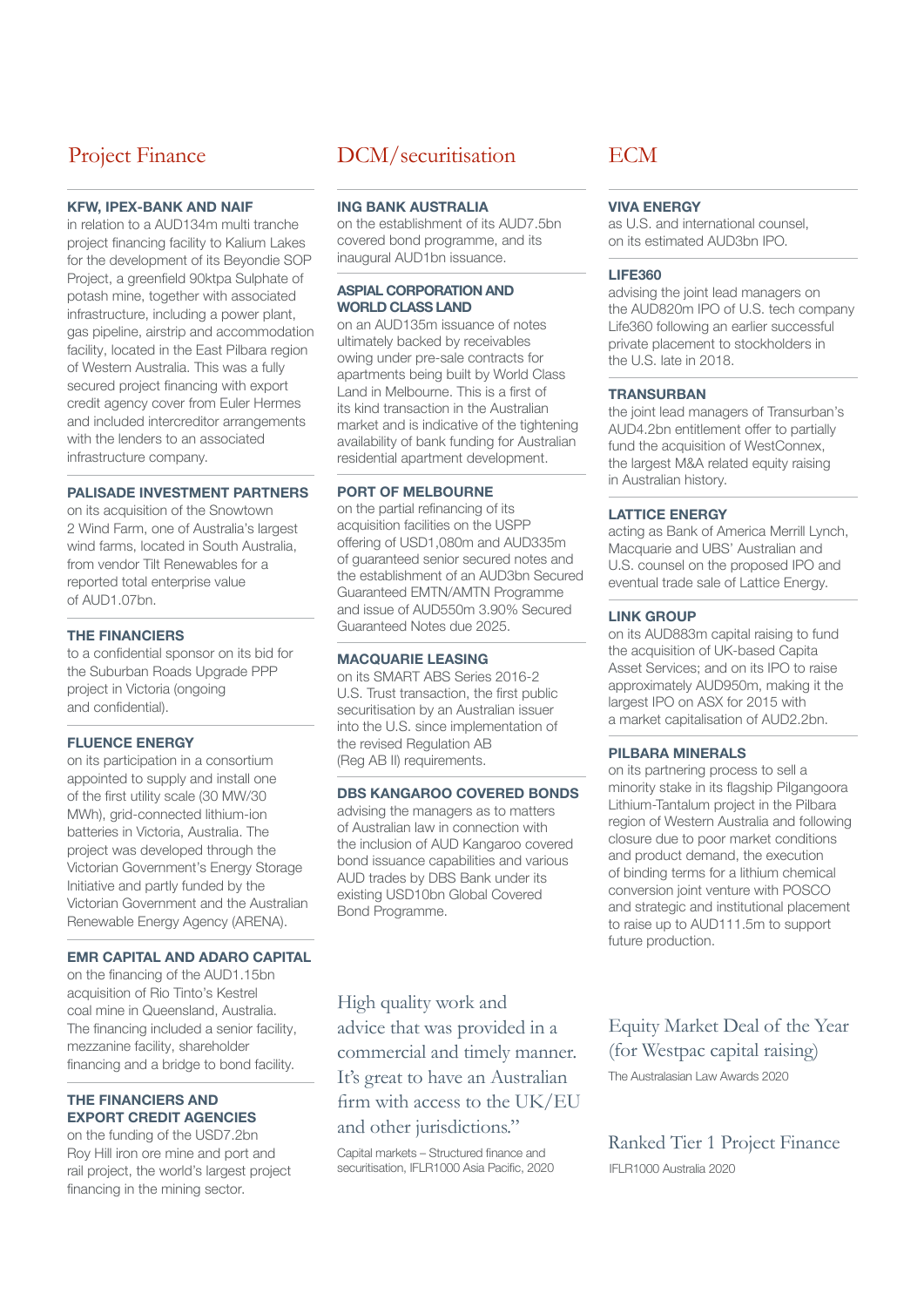### Private Equity

#### **EQUINIX**

on its AUD1.035bn acquisition of Metronode, a leading Australian data centre operator offering whitespace and colocation data centre products.

#### CHINA RESOURCES

the significant majority stakeholder in a consortium with Macquarie Capital, on the acquisition of a majority interest in GenesisCare from KKR and existing management.

#### GLOBAL PRIVATE EQUITY FIRM ADVENT INTERNATIONAL AND ITS PORTFOLIO COMPANY ALLNEX

on the acquisition of chemicals company Nuplex Industries for an enterprise value of NZD1.18bn.

#### EMR CAPITAL

on its acquisition of an 80% interest in the Lubambe Copper Mine in Zambia from Africa Rainbow Minerals and Vale.

#### PROSTAR CAPITAL

on its acquisition of Kyungnam Energy, the largest independent, pure-play city gas distributor in Korea.

#### THE SHAREHOLDERS IN JAYBRO

on the sale of the business to Champ Private Equity.

#### ARDIAN'S

EUR4bn buyout fund on its acquisition of a majority stake in Study Group from Providence Equity Partners.

#### ESR CAYMAN

on the establishment of its Australian and Indian real estate logistics platforms.

"A client highlights the team's commercial perspective as an important strength, commenting: "They're very commercial and resourceful and they look for solutions to problems rather than amplifying them."

Chambers Asia Pacific 2021 (Australia: Private Equity)

### Regulatory and Funds

#### VIVA ENERGY

on the international aspects of the AUD1.5bn Viva Energy REIT listing.

#### VICTORIAN FUNDS MANAGEMENT CORPORATION

on all aspects of the adoption of the Attribution Managed Investment Trust Regime in respect of 15 of their unregistered managed investment schemes.

#### PARTNERS CAPITAL INVESTMENT GROUP

on its investment into the Australian litigation fund operated by IMF Bentham.

#### MS&AD INSURANCE GROUP

on its AUD500m investment in Challenger as part of a long term strategic alliance.

#### **SUNCORP**

on the appointment of a new custodian as part of a major competitive tender process. This was one of the largest custodian engagements for 2018.

#### CBUS, FSS AND THE STATEPLUS FUND

on their acquisition of an interest in Otter Ports Holdings and its subsidiaries from Public Sector Pension Investment Board.

#### A LARGE FOREIGN FINANCIAL INSTITUTION

in respect of its co-investment into an Australian renewable energy fund, promoted by Queensland Investment Corporation.

#### WE ARE ROUTINELY ADVISING. THROUGH OUR GLOBAL NETWORK OF FOREIGN OFFICES, FOREIGN CLIENTS

on a range of financial services regulatory issues including licensing, raising capital from Australian investors (including via IPO's, rights issues etc), disclosure issues, data privacy and cross-border movement of customer information.

### **Competition**

#### A LEADING DIGITAL PLATFORM AND TECHNOLOGY COMPANY

in relation to the ACCC's digital platforms inquiry.

#### BHP

in the ACCC led inquiry into the Eastern Australian gas market and subsequent ACCC investigation.

#### RECKITT BENCKISER

in relation to proceedings commenced by the ACCC in the Federal Court of Australia alleging contraventions of Australian Consumer Law.

#### CHOW TAI FOOK ENTERPRISES AND ALINTA ENERGY

on obtaining ACCC merger clearance and FIRB approval for the acquisition of Victorian brown coal-fired power plant Loy Yang B and the Kwinana power station in Western Australia.

#### TNT EXPRESS

in relation to APAC analysis and necessary merger filings for the sale of TNT to FedEx for approximately EUR5.4bn.

#### Tax

#### EQUINIX

on the tax elements of its AUD1.035bn acquisition of the Metronode group of companies. Metronode operates a large portfolio of data centres across Australia.

#### EMR CAPITAL

and Adaro Capital on the tax elements of the financing of the acquisition of Rio Tinto's Kestrel coal mine for USD2.25bn.

AN NYSE-LISTED COMPANY

on a significant capital gains tax dispute.

#### SEVERAL FINANCIAL INSTITUTIONS on structuring and establishing their covered bond programmes.

"A respected practice that advises multinational financial institutions on regulatory matters in support of international business. Especially familiar with the New York market and regulatory environment, with partners holding qualifications and considerable experience in the jurisdiction."